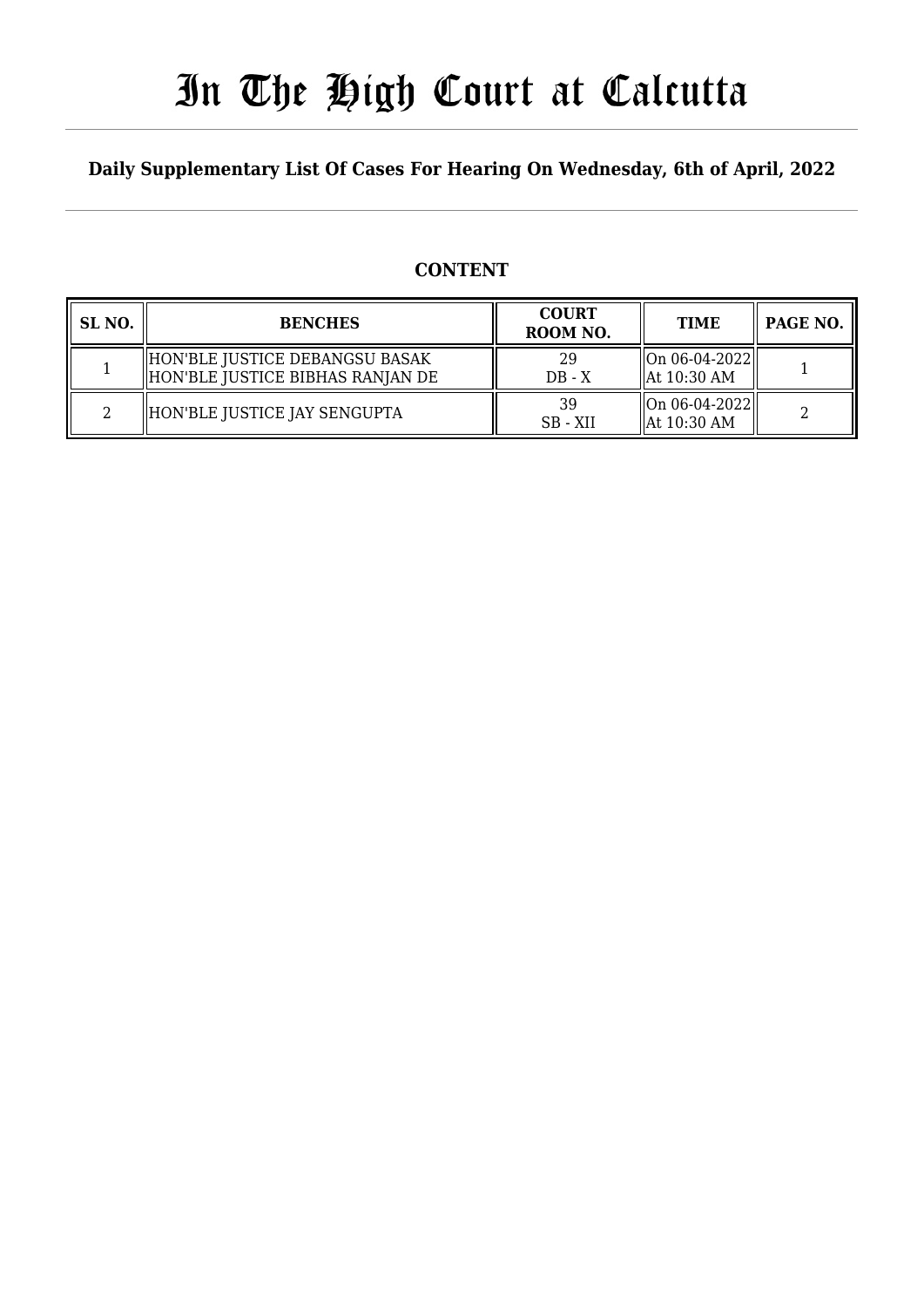

# Calcutta High Court

**In The Circuit Bench at Port Blair**

## **Appellate Side**

**DAILY CAUSELIST For Wednesday The 6th April 2022**

#### **COURT NO. 29**

**DIVISION BENCH (DB - X)**

#### **AT 10:30 AM**

**HON'BLE JUSTICE DEBANGSU BASAK HON'BLE JUSTICE BIBHAS RANJAN DE**

**(VIA VIDEO CONFERENCE)**

#### **FROM PRINCIPAL BENCH**

#### **APPLICATION FOR ANTICIPATORY BAIL**

1 CRM(A)/2/2022 HIMOJYOTI BHATTACHARJEE@HIMOJYOTI BHATTACARJEE VS STATE(UNION TERRRTORY OF ANDAMAN AND NICOBAR SANJAY MUKHERJEE

ISLANDS)